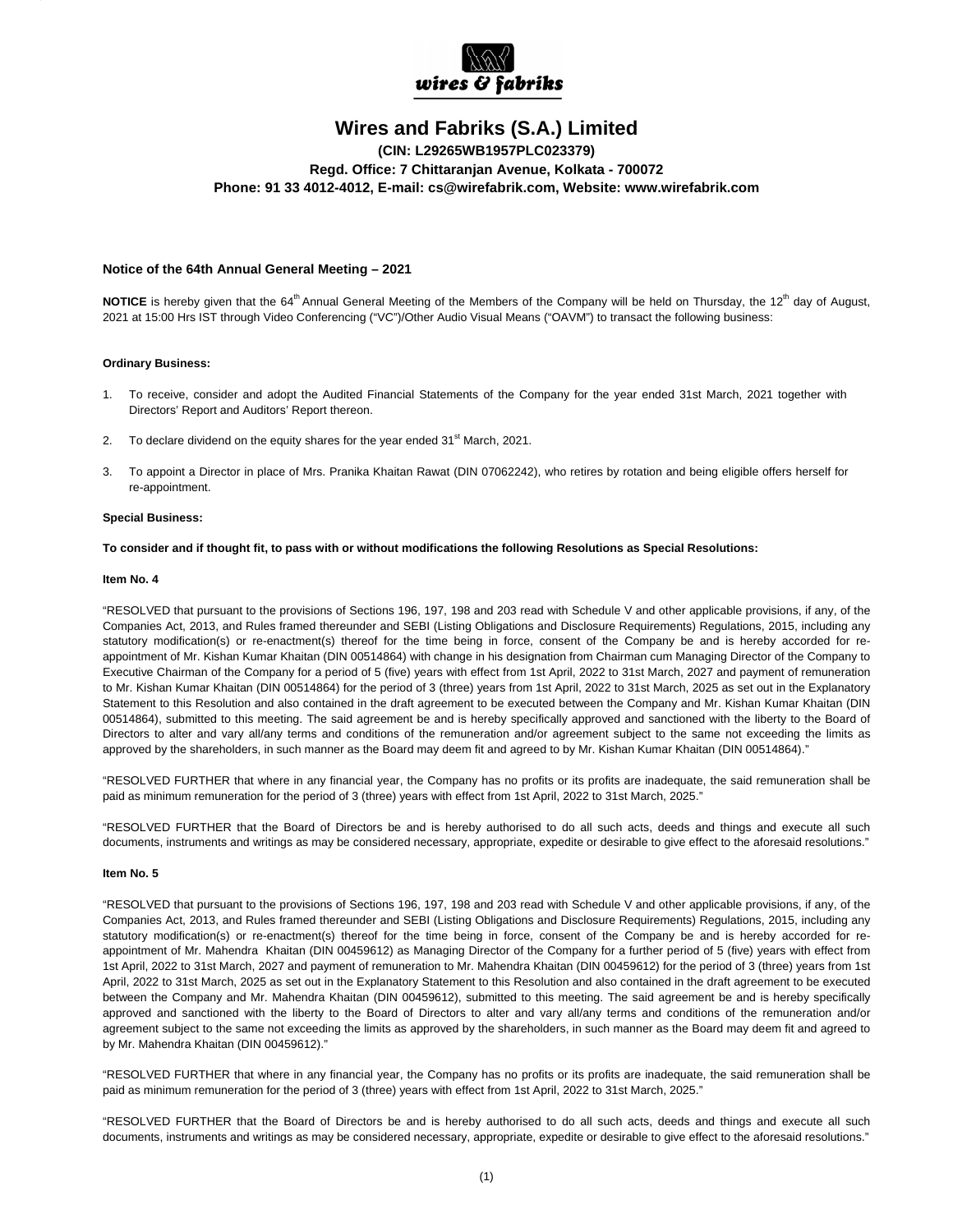#### **Item No. 6**

"RESOLVED that pursuant to the provisions of Sections 196, 197, 198 and 203 read with Schedule V and other applicable provisions, if any, of the Companies Act, 2013, and Rules framed thereunder and SEBI (Listing Obligations and Disclosure Requirements) Regulations, 2015, including any statutory modification(s) or re-enactment(s) thereof for the time being in force, consent of the Company be and is hereby accorded for reappointment of Mr. Devesh Khaitan (DIN 00820595) with change in his designation from Executive Director of the Company to Joint Managing Director of the Company for a period of 5 (five) years with effect from 1st April, 2022 to 31st March, 2027 and payment of remuneration to Mr. Devesh Khaitan (DIN 00820595) for the period of 3 (three) years from 1st April, 2022 to 31st March, 2025 as set out in the Explanatory Statement to this Resolution and also contained in the draft agreement to be executed between the Company and Mr. Devesh Khaitan (DIN 00820595), submitted to this meeting. The said agreement be and is hereby specifically approved and sanctioned with the liberty to the Board of Directors to alter and vary all/any terms and conditions of the remuneration and/or agreement subject to the same not exceeding the limits as approved by the shareholders, in such manner as the Board may deem fit and agreed to by Mr. Devesh Khaitan (DIN 00820595)."

"RESOLVED FURTHER that where in any financial year, the Company has no profits or its profits are inadequate, the said remuneration shall be paid as minimum remuneration for the period of 3 (three) years with effect from 1st April, 2022 to 31st March, 2025."

"RESOLVED FURTHER that the Board of Directors be and is hereby authorised to do all such acts, deeds and things and execute all such documents, instruments and writings as may be considered necessary, appropriate, expedite or desirable to give effect to the aforesaid resolutions."

## **NOTES:**

- In view of the massive outbreak of the COVID-19 pandemic, social distancing is a norm to be followed and pursuant to the Circular No. 14/2020 dated April 08, 2020, Circular No.17/2020 dated April 13, 2020 issued by the Ministry of Corporate Affairs ("MCA") followed by Circular No. 20/2020 dated May 05, 2020 and Circular No. 02/2021 dated January 13, 2021 and all other relevant circulars issued from time to time (collectively referred to as "MCA Circulars"), MCA has permitted the holding of the Annual General Meeting ("AGM") through Video Conferencing ("VC") / Other Audio Visual Means ("OAVM"), without the physical presence of the Members at a common venue. In compliance with the provisions of the Companies Act, 2013 ("Act"), SEBI (Listing Obligations and Disclosure Requirements) Regulations, 2015 ("the Listing Regulations") and MCA Circulars, the AGM of the Company is being held through VC / OAVM.
- B. Pursuant to the provisions of the Act, a Member entitled to attend and vote at the AGM is entitled to appoint a proxy to attend and vote on his/her behalf and the proxy need not be a Member of the Company. Since this AGM is being held pursuant to the MCA Circulars through VC/OAVM, physical attendance of Members has been dispensed with. Accordingly, the facility for appointment of proxies by the Members will not be available for the AGM and hence the Proxy Form and Attendance Slip are not annexed to this Notice.
- C. Institutional/Corporate members intending to attend the Meeting through authorised representatives are requested to send a certified copy of the Board or governing body Resolution/Authorization, authorising their representative to attend and vote through remote e-voting on their behalf at the Meeting.
- D. The Register of Members and Share Transfer Books of the Company shall remain closed from Friday, the 6<sup>th</sup> day of August, 2021 to Thursday, the 12<sup>th</sup> day of August, 2021 (both days inclusive), for the purpose of payment of dividend for the financial year ended 31<sup>st</sup> March, 2021. The dividend, if approved and declared at the forthcoming Annual General Meeting, will be paid, to those shareholders whose name appears in the Register of Members/in the records of National Securities Depository Ltd. (NSDL) and Central Depository Services (India) Ltd. (CDSL) as beneficial owners at the close of **5th day of August, 2021**.
- E. **Shareholders who have so far neither received nor encashed dividend warrants for any of the financial years ended 31st March, 2014 and thereafter, may claim or approach the Company for payment**. Pursuant to provisions of Section 124(5) of the Companies Act, 2013, dividend for the financial year 2013-2014 and thereafter, which remains unpaid or unclaimed for a period of 7 years from the date they became due for payment will be transferred to Investor Education and Protection Fund (IEPF) of the Central Government. **All unpaid/unclaimed dividends for the financial years up to 2012-2013 have been transferred to the IEPF set up by the Central Government.**

*As per provisions of Section 124(6) of the Companies Act, 2013, all shares in respect of which, dividend for the financial year 2013-2014 and thereafter, has not been paid or claimed for 7 consecutive years or more will be transferred by the company in the name of Investor Education and Protection Fund (IEPF) of the Central Government. All shares in respect of which, dividend for the financial year 2012-2013 and thereafter, has not been paid or claimed for 7 consecutive years or more has been transferred by the company in the name of Investor Education and Protection Fund (IEPF) of the Central Government.* 

F. As required by Regulation 36(3) of SEBI (Listing Obligations & Disclosure Requirements) Regulations, 2015, the information relating to Directors who are proposed to be re-appointed are given in following order: Name of the Director, Age, Educational Qualification, Date of Appointment, Brief Profile and Area of Expertise, Other Directorships & Committee Memberships (in listed entities), relationship with other Directors and Shareholding.

Mrs. Pranika Khaitan Rawat (DlN: 07062242), aged 32 years, holds the degree of M.Sc (International Management) from the University of Exeter, U.K. She has also done a course on Leadership in Organisations from London School of Economics, London and is a Bachelor of Arts in Fashion Communication from National Institute of Fashion and Technology, New Delhi. Mrs. Khaitan joined the Company as Non Executive Director (Non Independent) with effect from 05.02.2015. Her knowledge adds value to the Board of the Company. She does not hold Directorships or Committee Memberships in any other listed entities. Mrs. Khaitan holds 5000 equity shares of the Company in her name. She is the daughter of Shri Mahendra Khaitan, Managing Director of the Company.

- G. As per the provisions of the Companies Act, 2013, the facility for making nominations is available to the shareholders in respect of the equity shares held by them. Members holding shares in physical form may send their request in duly filled and signed prescribed Form SH-13 at Company's Registered Office address. This facility is made available folio wise to individual shareholders including joint holders and for the entire shares registered under the folio. Members holding shares in dematerialised form may contact and consult their respective depository participants (DP) for availing the nomination facility.
- H. In the case of joint holders attending the meeting, only such joint holder who is higher in the order of names will be entitled to vote.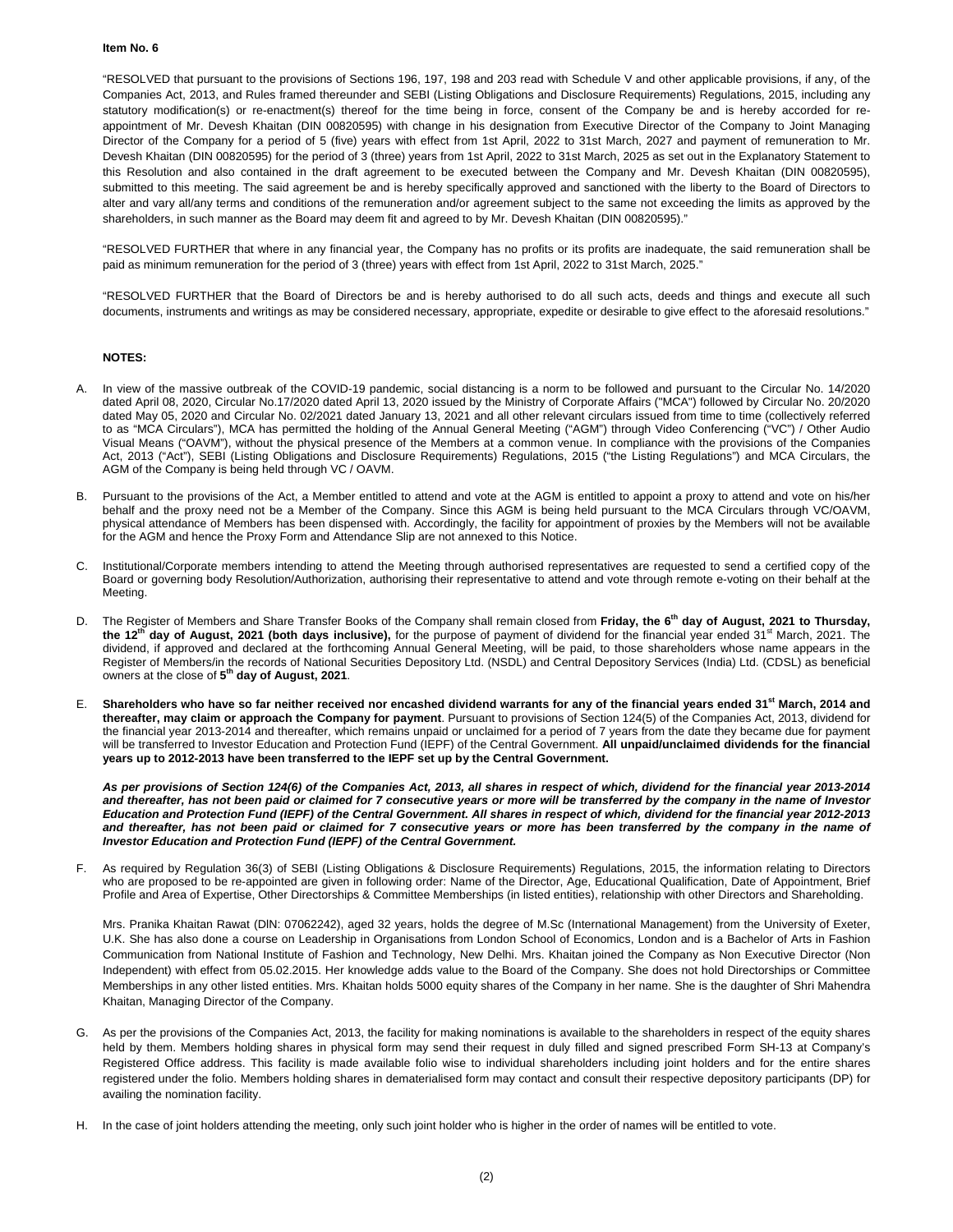- I. Members are requested to intimate to the Company, through email, addressed to cs@wirefabrik.com, their Queries, if any, regarding accounts at least seven days before the Meeting to enable the management to keep the required information ready to be replied at the Meeting.
- J. Relevant documents referred to in the accompanying Notice are open for inspection by the Members at the Registered Office of the Company on all working days during business hours up to the date of the Meeting.
- K. To avoid loss of dividend warrants in transit and undue delay in respect of receipt of dividend warrants, the Company has provided a facility to the Members for remittance of dividend through the Electronic Clearing System (ECS). Members holding shares in physical form and desirous of availing this facility are requested to contact the Company's Registrar and Transfer Agent, M/s ABS Consultant Private Limited, 99 Stephen House,  $6<sup>th</sup>$  Floor, 4 B.B.D. Bag (E), Kolkata 700001.
- L. Since the Equity Shares of the Company are under compulsory demat trading. Equity Shares of the company are admitted with NSDL and CDSL, both the Depositories and bearing ISIN No. INE469D01013. All the queries related to this may please be forwarded directly to the Company's Registrar. Further as per SEBI notification No. SEBI/LAD-NRO/GN/2018/24 dated 8th June, 2018 read with Notification No. SEBI/LAD-NRO /GN/ 2018/49 dated 30th November, 2018, requests for effecting transfer of shares cannot be processed unless the shares are held in dematerialized form w.e.f April 1, 2019, except in case of transmission or transposition of securities. Therefore shareholders are requested to get their physical shareholdings converted into demat form at the earliest.
- M. The Ministry of Corporate Affairs has taken a "Green Initiative in the Corporate Governance" by allowing paperless compliances by the companies and has issued circulars stating that service of notice/documents including Annual Report can be sent by e-mail to its members. To support this green initiative of the Government in full measure, members who have not registered their e-mail addresses, so far, are requested to register their email addresses, in respect of electronic holdings with the Depository through their concerned Depository Participants. Members who hold shares in physical form are requested to register their e-mail address with M/s. ABS Consultants Private Limited, Registrar and Transfer Agent of the Company.
- N. In compliance with the aforesaid MCA Circulars and SEBI Circular dated January 15, 2021 read with SEBI Circular dated May 12, 2020, Notice of the AGM along with the Annual Report 2020-21 is being sent only through electronic mode to those Members whose email addresses are registered with the Company/Depositories. Members may note that the Notice of the AGM and Annual Report 2020-21 will also be available on the Company's website www.wirefabrik.com and on the website of the Stock Exchange i.e. BSE Limited at www.bseindia.com.
- O. Members holding physical shares in multiple folios' are requested to consolidate their holdings for overall convenience.
- P. Members holding shares in physical form are requested to provide/update the following details as listed below, for speedy disbursal of dividend to their bank account through electronic mode and speedy communication.
	- Attached Form duly filled in and signed by all holders.
	- Self-Attested Copy of Pan Card of all holders.
	- Cancelled Cheque Leaf having Name (if name is not printed on cheque self-attested copy of first page of pass book) of all holders.

As mandated by Securities and Exchange Board of India by their Circular no. SEBI/HO/MIRSD/DOP1 /CIR/P/2018/73 dated 20th April, 2018, it is compulsorily required to update the Bank details of all security holders of listed companies in RTA's / Depository Participant's records, for processing the payment of dividend.

The share holders holding shares in demat mode, may contact their respective Depository Participants for updating NECS details.

- Q. Since the AGM will be held through VC/OAVM, the Route Map is not annexed in this Notice.
- R. Instructions for e-voting and joining the AGM are as follows:
	- 1. Pursuant to the provisions of Section 108 and other applicable provisions, if any, of the Companies Act, 2013 and the Companies (Management and Administration) Rules, 2014, as amended and Regulation 44 of the SEBI (Listing Obligations and Disclosure Requirements) Regulations, 2015, the Company is pleased to provide to its members facility to exercise their right to vote on resolutions proposed to be passed in the Meeting by electronic means.
	- 2. **The remote e-voting period begins on Monday, 9th August, 2021 at 9:00 A.M. (IST) and ends on Wednesday, 11th August, 2021 at 5:00 P.M. (IST). During this period, shareholders of the Company, holding shares either in physical form or in dematerialized form, as on the cut-off date of 5th August, 2021, may cast their vote electronically. The e-voting module shall be disabled by NSDL for voting thereafter. Those Members, who will be present in the AGM through VC / OAVM facility and have not cast their vote on the Resolutions through remote e-voting and are otherwise not barred from doing so, shall be eligible to vote through e-voting system during the AGM.**
	- 3. The Members who have cast their vote by remote e-voting prior to the AGM may also attend/participate in the AGM through VC / OAVM but shall not be entitled to cast their vote again.
	- 4. The Company has engaged the services of NSDL as the Agency to provide e-voting facility.
	- 5. The Board of Directors of the Company has appointed Mr. Mayank Daga, Practicing Company Secretary, (Membership No. A41279), as Scrutinizer to scrutinize the remote e-voting process and e-voting during the AGM in a fair and transparent manner and he has communicated his willingness to be appointed and will be available for same purpose.

#### 6. **Instructions for remote e-voting are as under:**

The way to vote electronically on NSDL e-Voting system consists of "Two Steps" which are mentioned below: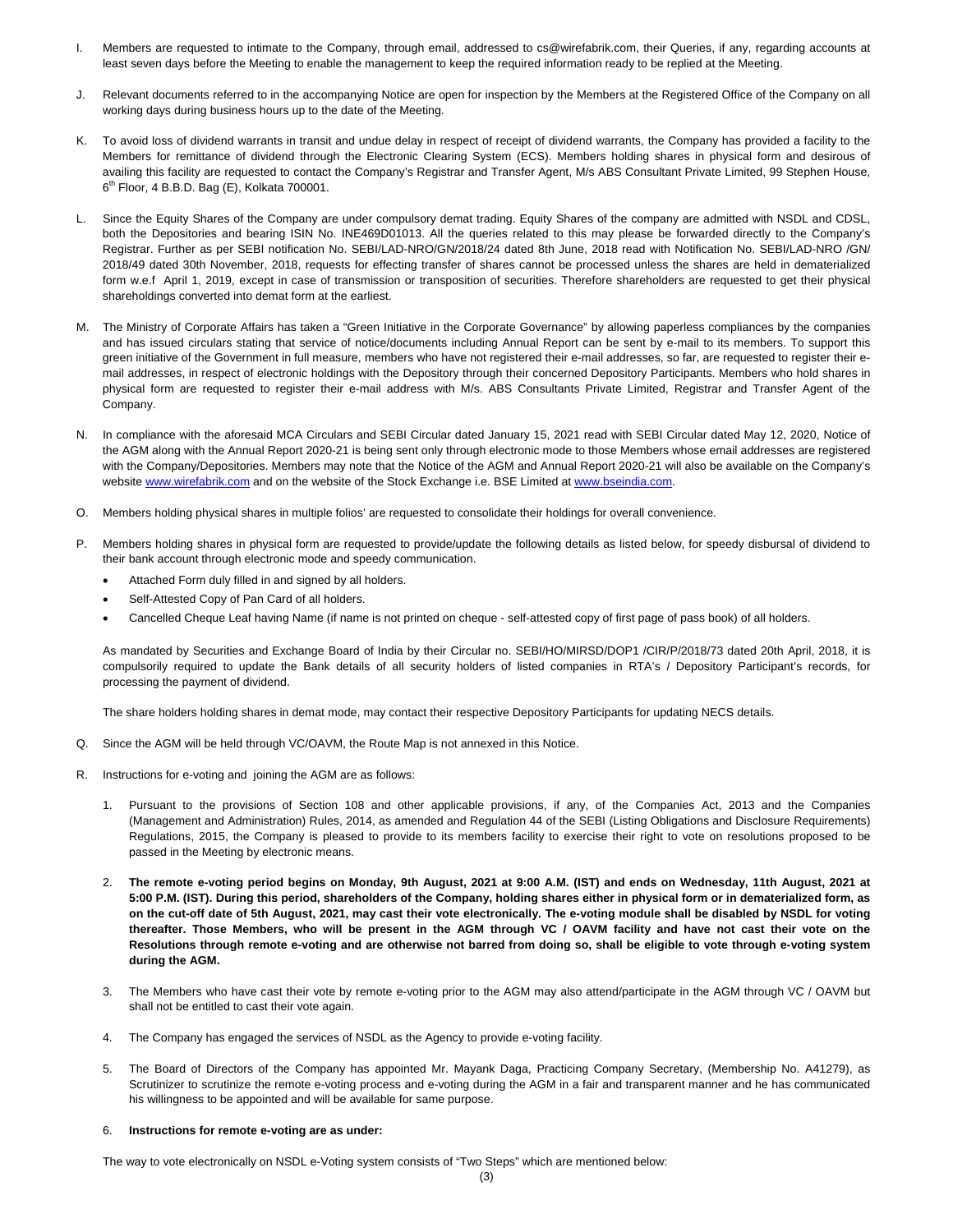# **A) Login method for e-Voting and joining virtual meeting for Individual shareholders holding securities in demat mode**

In terms of SEBI circular dated December 9, 2020 on e-Voting facility provided by Listed Companies, Individual shareholders holding securities in demat mode are allowed to vote through their demat account maintained with Depositories and Depository Participants. Shareholders are advised to update their mobile number and email Id in their demat accounts in order to access e-Voting facility.

Login method for Individual shareholders holding securities in demat mode is given below:

| Type of shareholders                                                                                               | <b>Login Method</b>                                                                                                                                                                                                                                                                                                                                                                                                                                                                                                                                                                                                                                                                                                                                                                                                                                                                                                                                                                                                                                                                                                                                                                                                                                                                                                                                                                                                                                                                                                                                                                                                                                                                                                                                                                                                                                                                                                                                                                                                                                                                                                                                                                         |  |  |
|--------------------------------------------------------------------------------------------------------------------|---------------------------------------------------------------------------------------------------------------------------------------------------------------------------------------------------------------------------------------------------------------------------------------------------------------------------------------------------------------------------------------------------------------------------------------------------------------------------------------------------------------------------------------------------------------------------------------------------------------------------------------------------------------------------------------------------------------------------------------------------------------------------------------------------------------------------------------------------------------------------------------------------------------------------------------------------------------------------------------------------------------------------------------------------------------------------------------------------------------------------------------------------------------------------------------------------------------------------------------------------------------------------------------------------------------------------------------------------------------------------------------------------------------------------------------------------------------------------------------------------------------------------------------------------------------------------------------------------------------------------------------------------------------------------------------------------------------------------------------------------------------------------------------------------------------------------------------------------------------------------------------------------------------------------------------------------------------------------------------------------------------------------------------------------------------------------------------------------------------------------------------------------------------------------------------------|--|--|
| Shareholders<br>Individual<br>holding<br>securities in demat mode with NSDL.                                       | Existing <b>IDeAS</b> user can visit the e-Services website of NSDL Viz. https://eservices.nsdl.com<br>either on a Personal Computer or on a mobile. On the e-Services home page click on the<br>"Beneficial Owner" icon under "Login" which is available under 'IDeAS' section, this will<br>prompt you to enter your existing User ID and Password. After successful authentication, you<br>will be able to see e-Voting services under Value added services. Click on "Access to e-<br>Voting" under e-Voting services and you will be able to see e-Voting page. Click on company<br>name or e-Voting service provider i.e. NSDLand you will be re-directed to e-Voting website<br>of NSDL for casting your vote during the remote e-Voting period or joining virtual meeting &<br>voting during the meeting.<br>If you are not registered for IDeAS e-Services, option to register is available at<br>https://eservices.nsdl.com.<br>Select "Register Online for IDeAS Portal" or click at<br>https://eservices.nsdl.com/SecureWeb/IdeasDirectReg.jsp<br>Visit the e-Voting website of NSDL. Open web browser by typing the following URL:<br>(iii)<br>https://www.evoting.nsdl.com/ either on a Personal Computer or on a mobile. Once the home<br>page of e-Voting system is launched, click on the icon "Login" which is available under<br>'Shareholder/Member' section. A new screen will open. You will have to enter your User ID<br>(i.e. your sixteen digit demat account number hold with NSDL), Password/OTP and a<br>Verification Code as shown on the screen. After successful authentication, you will be<br>redirected to NSDL Depository site wherein you can see e-Voting page. Click on company<br>name or e-Voting service provider i.e. NSDLand you will be redirected to e-Voting website of<br>NSDL for casting your vote during the remote e-Voting period or joining virtual meeting &<br>voting during the meeting.<br>Shareholders/Members can also download NSDL Mobile App "NSDL Speede" facility by<br>(iv)<br>scanning the QR code mentioned below for seamless voting experience.<br><b>NSDL Mobile App is available on</b><br>Google Play<br>App Store |  |  |
| Shareholders<br>Individual<br>holding<br>securities in demat mode with CDSL                                        | Existing users who have opted for Easi / Easiest, they can login through their user id and<br>(i)<br>password. Option will be made available to reach e-Voting page without any further<br>URL<br>for<br>authentication.<br>The<br>users<br>to<br>login<br>to<br>Easi<br>Easiest<br>arehttps://web.cdslindia.com/myeasi/home/login or www.cdslindia.com and click on New<br>System Myeasi.<br>After successful login of Easi/Easiest the user will be also able to see the E Voting Menu. The<br>(ii)<br>Menu will have links of e-Voting service provider i.e. NSDL. Click on NSDL to cast your vote.<br>(iii) If the user is not registered for Easi/Easiest, option to register is available at<br>https://web.cdslindia.com/myeasi/Registration/EasiRegistration<br>Alternatively, the user can directly access e-Voting page by providing demat Account Number<br>(iv)<br>and PAN No. from a link in www.cdslindia.com home page. The system will authenticate the<br>user by sending OTP on registered Mobile & Email as recorded in the demat Account. After<br>successful authentication, user will be provided links for the respective ESP i.e. NSDL where<br>the e-Voting is in progress.                                                                                                                                                                                                                                                                                                                                                                                                                                                                                                                                                                                                                                                                                                                                                                                                                                                                                                                                                                                        |  |  |
| Shareholders<br>Individual<br>(holding<br>securities in demat mode) login<br>through their depository participants | You can also login using the login credentials of your demat account through your Depository<br>Participant registered with NSDL/CDSL for e-Voting facility. upon logging in, you will be able to see<br>e-Voting option. Click on e-Voting option, you will be redirected to NSDL/CDSL Depository site after<br>successful authentication, wherein you can see e-Voting feature. Click on company name or e-<br>Voting service provider i.e. NSDL and you will be redirected to e-Voting website of NSDL for casting<br>your vote during the remote e-Voting period or joining virtual meeting & voting during the meeting.                                                                                                                                                                                                                                                                                                                                                                                                                                                                                                                                                                                                                                                                                                                                                                                                                                                                                                                                                                                                                                                                                                                                                                                                                                                                                                                                                                                                                                                                                                                                                                |  |  |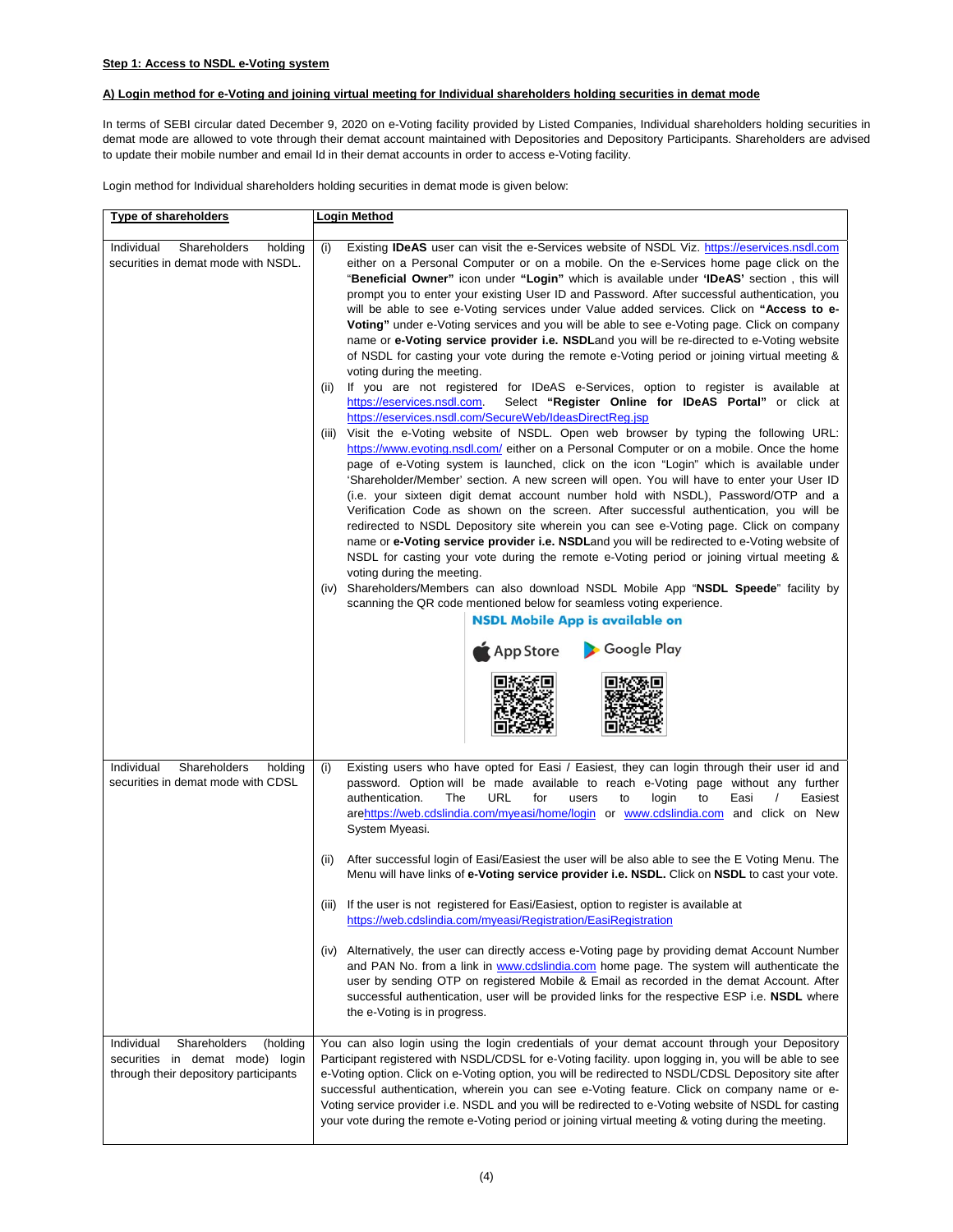## **Helpdesk for Individual Shareholders holding securities in demat mode for any technical issues related to login through Depository i.e. NSDL and CDSL.**

| Login type                                                            | <b>Helpdesk details</b>                                                                                                                                                            |
|-----------------------------------------------------------------------|------------------------------------------------------------------------------------------------------------------------------------------------------------------------------------|
| Individual Shareholders holding securities in<br>demat mode with NSDL | Members facing any technical issue in login can contact NSDL helpdesk by sending a<br>request at evoting@nsdl.co.inor call at toll free no.: 1800 1020 990 and 1800 22 44 30       |
| Individual Shareholders holding securities in<br>demat mode with CDSL | Members facing any technical issue in login can contact CDSL helpdesk by sending a<br>request at helpdesk.evoting@cdslindia.com or contact at 022- 23058738 or 022-<br>23058542-43 |

## **B) Login Method for e-Voting and joining virtual meeting for shareholders other than Individual shareholders holding securities in demat mode and shareholders holding securities in physical mode.**

## **How to Log-in to NSDL e-Voting website?**

- (i) Visit the e-Voting website of NSDL. Open web browser by typing the following URL: https://www.evoting.nsdl.com/ either on a Personal Computer or on a mobile.
- (ii) Once the home page of e-Voting system is launched, click on the icon "Login" which is available under 'Shareholder/Member' section.
- (iii) A new screen will open. You will have to enter your User ID, your Password/OTP and a Verification Code as shown on the screen. *Alternatively, if you are registered for NSDL eservices i.e. IDEAS, you can log-in at https://eservices.nsdl.com/ with your existing IDEAS login. Once you log-in to NSDL eservices after using your log-in credentials, click on e-Voting and you can proceed to Step 2 i.e. Cast your vote electronically.*
- (iv) Your User ID details are given below :

| Manner of holding shares i.e. Demat (NSDL or Your User ID is:<br><b>CDSL) or Physical</b> |                                                                                                                                                                 |
|-------------------------------------------------------------------------------------------|-----------------------------------------------------------------------------------------------------------------------------------------------------------------|
| a) For Members who hold shares in demat account<br>with NSDL.                             | 8 Character DP ID followed by 8 Digit Client ID<br>For example if your DP ID is IN300*** and Client ID is<br>12****** then your user ID is IN300***12******.    |
| b) For Members who hold shares in demat account<br>with CDSL.                             | 16 Digit Beneficiary ID<br>For example if your Beneficiary ID is 12***************<br>then your user ID is 12**************                                     |
| c) For Members holding shares in Physical Form.                                           | EVEN Number followed by Folio Number registered<br>with the company<br>For example if folio number is 001*** and EVEN is<br>101456 then user ID is 101456001*** |

(v) Password details for shareholders other than Individual shareholders are given below:

- If you are already registered for e-Voting, then you can user your existing password to login and cast your vote.
- b) If you are using NSDL e-Voting system for the first time, you will need to retrieve the 'initial password' which was communicated to you. Once you retrieve your 'initial password', you need to enter the 'initial password' and the system will force you to change your password.
- c) How to retrieve your 'initial password'?
	- 1. If your email ID is registered in your demat account or with the company, your 'initial password' is communicated to you on your email ID. Trace the email sent to you from NSDL from your mailbox. Open the email and open the attachment i.e. a .pdf file. Open the .pdf file. The password to open the .pdf file is your 8 digit client ID for NSDL account, last 8 digits of client ID for CDSL account or folio number for shares held in physical form. The .pdf file contains your 'User ID' and your 'initial password'.
	- 2. If your email ID is not registered, please follow steps mentioned below in **process for those shareholders whose email ids are not registered.**
- (vi) If you are unable to retrieve or have not received the " Initial password" or have forgotten your password:
	- a) Click on "**Forgot User Details/Password**?"(If you are holding shares in your demat account with NSDL or CDSL) option available on www.evoting.nsdl.com.
	- b) Physical User Reset Password?" (If you are holding shares in physical mode) option available on www.evoting.nsdl.com.
	- c) If you are still unable to get the password by aforesaid two options, you can send a request at evoting@nsdl.co.in mentioning your demat account number/folio number, your PAN, your name and your registered address etc.
	- d) Members can also use the OTP (One Time Password) based login for casting the votes on the e-Voting system of NSDL.

(vii) After entering your password, tick on Agree to "Terms and Conditions" by selecting on the check box.

(viii) Now, you will have to click on "Login" button.

(ix) After you click on the "Login" button, Home page of e-Voting will open.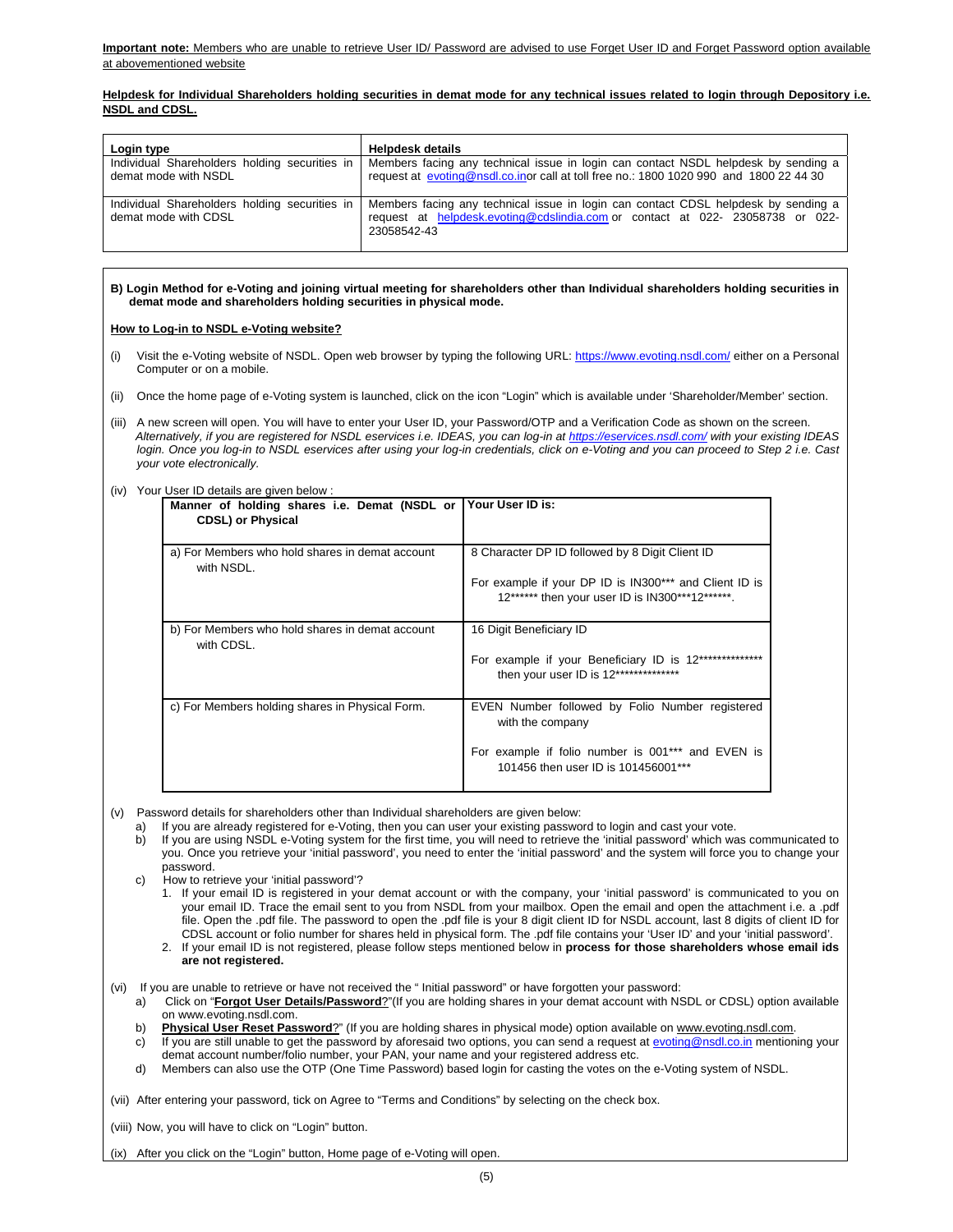#### **Step 2: Cast your vote electronically and join General Meeting on NSDL e-Voting system.**

#### **How to cast your vote electronically and join General Meeting on NSDL e-Voting system?**

- (i) After successful login at Step 1, you will be able to see all the companies "EVEN" in which you are holding shares and whose voting cycle and General Meeting is in active status.
- (ii) Select "EVEN" of company for which you wish to cast your vote during the remote e-Voting period and casting your vote during the General Meeting. For joining virtual meeting, you need to click on "VC/OAVM" link placed under "Join General Meeting".
- (iii) Now you are ready for e-Voting as the Voting page opens.
- (iv) Cast your vote by selecting appropriate options i.e. assent or dissent, verify/modify the number of shares for which you wish to cast your vote and click on "Submit" and also "Confirm" when prompted.
- (v) Upon confirmation, the message "Vote cast successfully" will be displayed.
- (vi) You can also take the printout of the votes cast by you by clicking on the print option on the confirmation page.
- (vii) Once you confirm your vote on the resolution, you will not be allowed to modify your vote.

#### **General Guidelines for shareholders**

- (i) Institutional shareholders (i.e. other than individuals, HUF, NRI etc.) are required to send scanned copy (PDF/JPG Format) of the relevant Board Resolution/ Authority letter etc. with attested specimen signature of the duly authorized signatory(ies) who are authorized to vote, to the Scrutinizer by e-mail to scrutinizer@wirefabrik.com with a copy marked to evoting@nsdl.co.in.
- (ii) Any person holding shares in physical form and non-individual shareholders, who acquires shares of the Company and becomes member of the Company after the notice is send through e-mail and holding shares as of the cut-off date i.e.  $5<sup>th</sup>$  August, 2021, may obtain the login ID and password by sending a request at **evoting@nsdl.co.in** or Issuer/RTA. However, if you are already registered with NSDL for remote e-voting, then you can use your existing user ID and password for casting your vote. If you forgot your password, you can reset your password by using "Forgot User Details/Password" or "Physical User Reset Password" option available on **www.evoting.nsdl.com** or call on toll free no. **1800 1020 990 and 1800 22 44 30** . In case of Individual Shareholders holding securities in demat mode who acquires shares of the Company and becomes a Member of the Company after sending of the Notice and holding shares as of the cut-off date i.e. 5<sup>th</sup> August, 2021 may follow steps mentioned in the Notice of the AGM under Step 1 :"Access to NSDL e-Voting system"(Above).
- (iii) It is strongly recommended not to share your password with any other person and take utmost care to keep your password confidential. Login to the e-voting website will be disabled upon five unsuccessful attempts to key in the correct password. In such an event, you will need to go through the "Forgot User Details/Password?" or "Physical User Reset Password?" option available on www.evoting.nsdl.com to reset the password.
- (iv) In case of any queries, you may refer the Frequently Asked Questions (FAQs) for Shareholders and e-voting user manual for Shareholders available at the download section of www.evoting.nsdl.com or call on toll free no.: 1800 1020 990 and 1800 22 44 30 or send a request toto Mr. Amit Vishal, Senior Manager and /or Ms. Pallavi Mhatre, Manager at evoting@nsdl.co.in

#### **Process for those shareholders whose email ids are not registered with the depositories for procuring user id and password and registration of e mail ids for e-voting for the resolutions set out in this notice**:

- (i) In case shares are held in physical mode please provide Folio No., Name of shareholder, scanned copy of the share certificate (front and back), PAN (self attested scanned copy of PAN card), AADHAR (self attested scanned copy of Aadhar Card) by email to cs@wirefabrik.com.
- (ii) In case shares are held in demat mode, please provide DPID-CLID (16 digit DPID + CLID or 16 digit beneficiary ID), Name, client master or copy of Consolidated Account statement, PAN (self attested scanned copy of PAN card), AADHAR (self attested scanned copy of Aadhar Card) to (cs@wirefabrik.com). If you are an Individual shareholders holding securities in demat mode, you are requested to refer to the login method explained at **step 1 (A**) i.e. **Login method for e-Voting and joining virtual meeting for Individual shareholders holding securities in demat mode**.
- (iii) Alternatively shareholder/members may send a request to evoting@nsdl.co.infor procuring user id and password for e-voting by providing above mentioned documents.
- (iv) In terms of SEBI circular dated December 9, 2020 on e-Voting facility provided by Listed Companies, Individual shareholders holding securities in demat mode are allowed to vote through their demat account maintained with Depositories and Depository Participants. Shareholders are required to update their mobile number and email ID correctly in their demat account in order to access e-Voting facility.

#### **INSTRUCTIONS FOR MEMBERS FOR E-VOTING ON THE DAY OF THE AGM ARE AS UNDER:**

- (i) The procedure for e-Voting on the day of the AGM is same as the instructions mentioned above for remote e-voting.
- (ii) Only those Members/ shareholders, who will be present in the AGM through VC/OAVM facility and have not casted their vote on the Resolutions through remote e-Voting and are otherwise not barred from doing so, shall be eligible to vote through e-Voting system in the AGM.
- (iii) Members who have voted through Remote e-Voting will be eligible to attend the AGM. However, they will not be eligible to vote at the AGM.
- (iv) The details of the person who may be contacted for any grievances connected with the facility for e-Voting on the day of the AGM shall be the same person mentioned for Remote e-voting.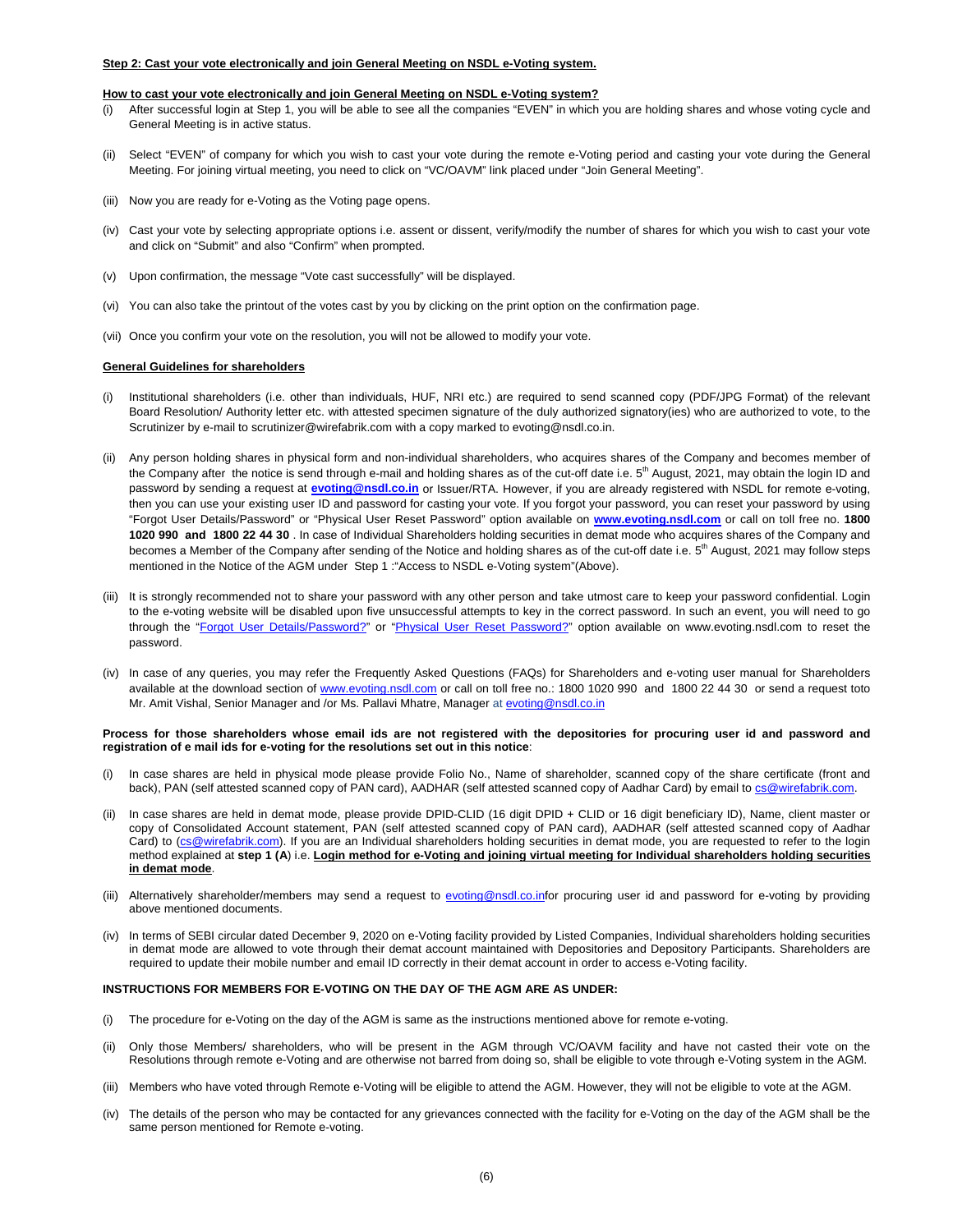#### **INSTRUCTIONS FOR MEMBERS FOR ATTENDING THE AGM THROUGH VC / OAVM ARE AS UNDER:**

- Member will be provided with a facility to attend the AGM through VC/OAVM through the NSDL e-Voting system. Members may access by following the steps mentioned above for **Access to NSDL e-Voting system**. After successful login, you can see link of "VC/OAVM link" placed under **"Join General meeting"** menu against company name. You are requested to click on VC/OAVM link placed under Join General Meeting menu. The link for VC/OAVM will be available in Shareholder/Member login where the EVEN of Company will be displayed. Please note that the members who do not have the User ID and Password for e-Voting or have forgotten the User ID and Password may retrieve the same by following the remote e-Voting instructions mentioned in the notice to avoid last minute rush.
- (ii) Members are encouraged to join the Meeting through Laptops for better experience.
- (iii) Further Members will be required to allow Camera and use Internet with a good speed to avoid any disturbance during the meeting.
- (iv) Please note that Participants Connecting from Mobile Devices or Tablets or through Laptop connecting via Mobile Hotspot may experience Audio/Video loss due to Fluctuation in their respective network. It is therefore recommended to use Stable Wi-Fi or LAN Connection to mitigate any kind of aforesaid glitches.
- (v) Shareholders who would like to express their views/ask questions during the meeting may register themselves as a speaker may send their request mentioning their name, demat account number/folio number, email id, mobile number at cs@wirefabrik.com.
- (vi) Shareholders, who would like to express their views/have questions may send their questions in advance mentioning their name demat account number/folio number, email id, mobile number at cs@wirefabrik.com. The same will be replied by the company suitably.
- (vii) Those shareholders who have registered themselves as a speaker will only be allowed to express their views/ask questions during the meeting.
- (viii) When a pre-registered speaker is invited to speak at the meeting but he / she does not respond, the next speaker will be invited to speak. Accordingly, all speakers are requested to get connected to a device with a video/ camera along with good internet speed.
- (ix) The Company reserves the right to restrict the number of questions and number of speakers, as appropriate, for smooth conduct of the AGM.
- (x) Members who need assistance before or during the AGM, can contact Mr. Amit Vishal, Senior Manager, NSDL and / or Ms. Pallavi Mhatre, Manager, NSDL at evoting@nsdl.co.inor call 1800 1020 990 / 1800 22 44 30.
- 7. Any person, who acquires shares of the Company and becomes a member of the Company after dispatch of the Notice and holding shares as of the cut-off date, may obtain the login ID and password by sending a request at evoting@nsdl.co.in. However, if you are already registered with NSDL for remote e-voting then you can use your existing user ID and password for casting your vote. If you forget your password, you can reset your password by using "Forgot User Details / Password" option available on www.evoting.nsdl.com or call on Toll Free No. : 1800 222 990.
- 8. The voting rights of shareholders shall be in proportion to their shares of the paid up equity share capital of the Company as on the cut-off date of 5<sup>th</sup> August, 2021. A person, whose name is recorded in the register of members or in the register of beneficial owners maintained by the depositories as on the cut-off date only shall be entitled to avail the facility of remote e-Voting.
- 9. The Scrutinizer, after scrutinising the e-votes cast during the meeting and remote e-voting, will, not later than two days of conclusion of the Meeting, make a consolidated scrutinizer's report and submit the same to the Chairman of the Company.
- 10. The results declared along with the consolidated scrutinizer's report shall be placed on the website of the Company www.wirefabrik.com and on the website of NSDL https://evoting.nsdl.com. The results shall simultaneously be communicated to the Stock Exchanges where the shares of the Company are listed. Subject to receipt of requisite number of votes in favour, the Resolutions shall be deemed to be passed on the date of the Meeting i.e. 12<sup>th</sup> August, 2021.

 **By Order of the Board For, Wires and Fabriks (S.A.) Ltd.**

**Place: Jaipur Jaspreet Singh Dhir Place: Jaipur Jaspreet Singh Dhir Jaspreet Singh Dhir Jaspreet Singh Dhir Date: 31st May, 2021 Company Secretary**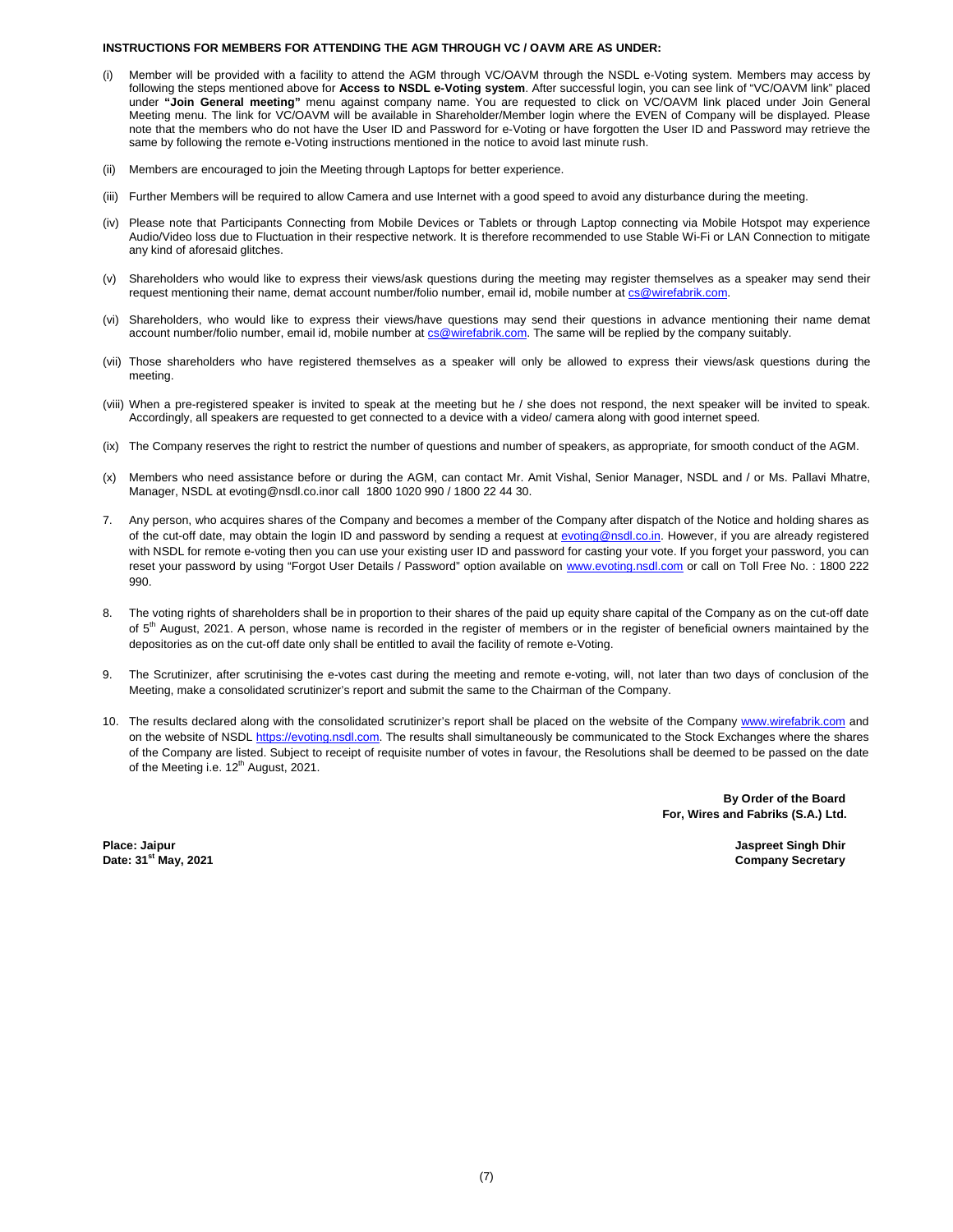## **ANNEXURE TO NOTICE**

#### **Explanatory Statement Pursuant to Section 102 of the Companies Act, 2013, Details Pursuant to Regulation 36 of the SEBI (Listing Obligations and Disclosure Requirements) Regulations, 2015 and Secretarial Standard on General Meetings**

#### **ITEM NO. 4**

The present term of office of Mr. Kishan Kumar Khaitan as the Chairman cum Managing Director of the Company will expire on 31st March, 2022. The Board of Directors, upon the recommendations of the Nomination and Remuneration Committee, at their meeting held on 31st May, 2021 has subject to the approval of the Shareholders in the ensuing Annual General Meeting, re-appointed Mr. Kishan Kumar Khaitan with change in his designation from Chairman cum Managing Director to Executive Chairman of the Company for a period of 5 (five) years with effect from 1st April, 2022, on terms and conditions as to the re-appointment and payment of remuneration for a period of 3 (three) years as mentioned below and more particularly mentioned in the draft agreement to be entered into between the Company and Mr. Kishan Kumar Khaitan. The Nomination and Remuneration Committee of the Company at their Meeting held on 31st May, 2021 approved the terms and conditions of payment of remuneration to Mr. Kishan Kumar Khaitan after taking into account the financial position of the Company, trend, his experience, past performance, previous remuneration and also keeping in view the interest of the Company and the shareholders, recommended the remuneration and other perquisites which were subsequently accepted by the Board of Directors subject to the approval of the shareholders by way of Special Resolution as under:

Salary for the FY 2022-23: Rs. 3,60,00,000 per annum, Salary for the FY 2023-24: Rs. 4,10,00,000 per annum and Salary for the FY 2024-25: Rs. 4,70,00,000 per annum.

Mr. Kishan Kumar Khaitan will also be entitled to certain perquisites/allowances etc. as contained in the draft agreement.

Further, Mr. Kishan Kumar Khaitan will also be entitled to certain retirement benefits after retirement/cessation from service as per rules of the Company.

**Information pursuant to Section II of Part II of Schedule V of the Companies Act, 2013 relating to remuneration payable to Mr. Kishan Kumar Khaitan:** 

#### **I. GENERAL INFORMATION:**

(1) *Nature of Industry:*

Manufacturing of products for paper industry (Technical Textile & Chemicals) and wind power generation.

- (2) *Date or expected date of commencement of commercial production:*  Already in commercial production.
- (3) *In case of new companies, expected date of commencement of activities as per project approved by financial institutions appearing in the prospectus:*  Not Applicable
- 
- (4) *Financial performance based on given indicators:*

| 1 T L | <u>I Indicial performance based on given indicators.</u>       |               |           |           |  |
|-------|----------------------------------------------------------------|---------------|-----------|-----------|--|
|       | The financial performance of the Company in brief is as under: | (Rs. In lacs) |           |           |  |
|       |                                                                | 2020-2021     | 2019-2020 | 2018-2019 |  |
|       | Turnover                                                       | 8923.85       | 9836.89   | 10566.17  |  |
|       | <b>PBIDT</b>                                                   | 1086.68       | 1239.57   | 1357.00   |  |
|       | <b>PAT</b>                                                     | 46.79         | 159.15    | 127.12    |  |
|       | Dividend (%)                                                   | 1.00          | 1.00      | 6.00      |  |
|       |                                                                |               |           |           |  |

<sup>(5)</sup> *Foreign investments or collaborators, if any.*  There is no foreign investment or collaborations.

## **II. INFORMATION ABOUT THE APPOINTEE:**

(1) *Background details:*

Mr. Kishan Kumar Khaitan joined the Company in the year 1978 and was first appointed as Whole-time Director designated as Jt. Managing Director since 01.10.1984. He was elevated and re-designated as the Managing Director of the Company since 27.06.2014. He was appointed as the Chairman of the Board w.e.f. 31st October, 2015. He is a renowned industrialist. He is on the Board of several companies. Mr. Kishan Kumar Khaitan has rich experience in Paper Industry and varied experience in diversified fields.

(2) *Past remuneration:*

The past remuneration of Mr. Kishan Kumar Khaitan was governed by Special Resolution passed by the Shareholders at the 62<sup>nd</sup> Annual General Meeting held on 1<sup>st</sup> August, 2019. The remuneration approved for the financial year ending 31st March, 2022 was Rs. 3,12,84,000.

- (3) *Recognition or awards:* Not Applicable
- (4) *Job profile and his suitability:*

His leadership made the Company an established player of the industry and has diversified successfully into various products. He is responsible for growth plans and corporate strategy. He sets company's strategic direction while overseeing all operations and management matters. During his tenure the Company has progressed well. His continued guidance will help the Company in touching new scales of success.

(5) *Remuneration proposed:*

The remuneration proposed to be paid to Mr. Kishan Kumar Khaitan is stated earlier in this explanatory statement.

- (6) *Comparative remuneration profile with respect to industry, size of the company, profile of the position and person:*  Taking into account these considerations and the responsibilities shouldered by him, the aforesaid remuneration is commensurate with the remuneration package paid to similar appointees in other companies.
- (7) *Pecuniary relationship directly or indirectly with the company, or relationship with the managerial personnel, if any.* Besides the remuneration proposed, Mr. Kishan Kumar Khaitan has no other pecuniary relationship with the Company. As far as relationship with the managerial personnel is concerned, Mr. Kishan Kumar Khaitan is related to Mr. Devesh Khaitan.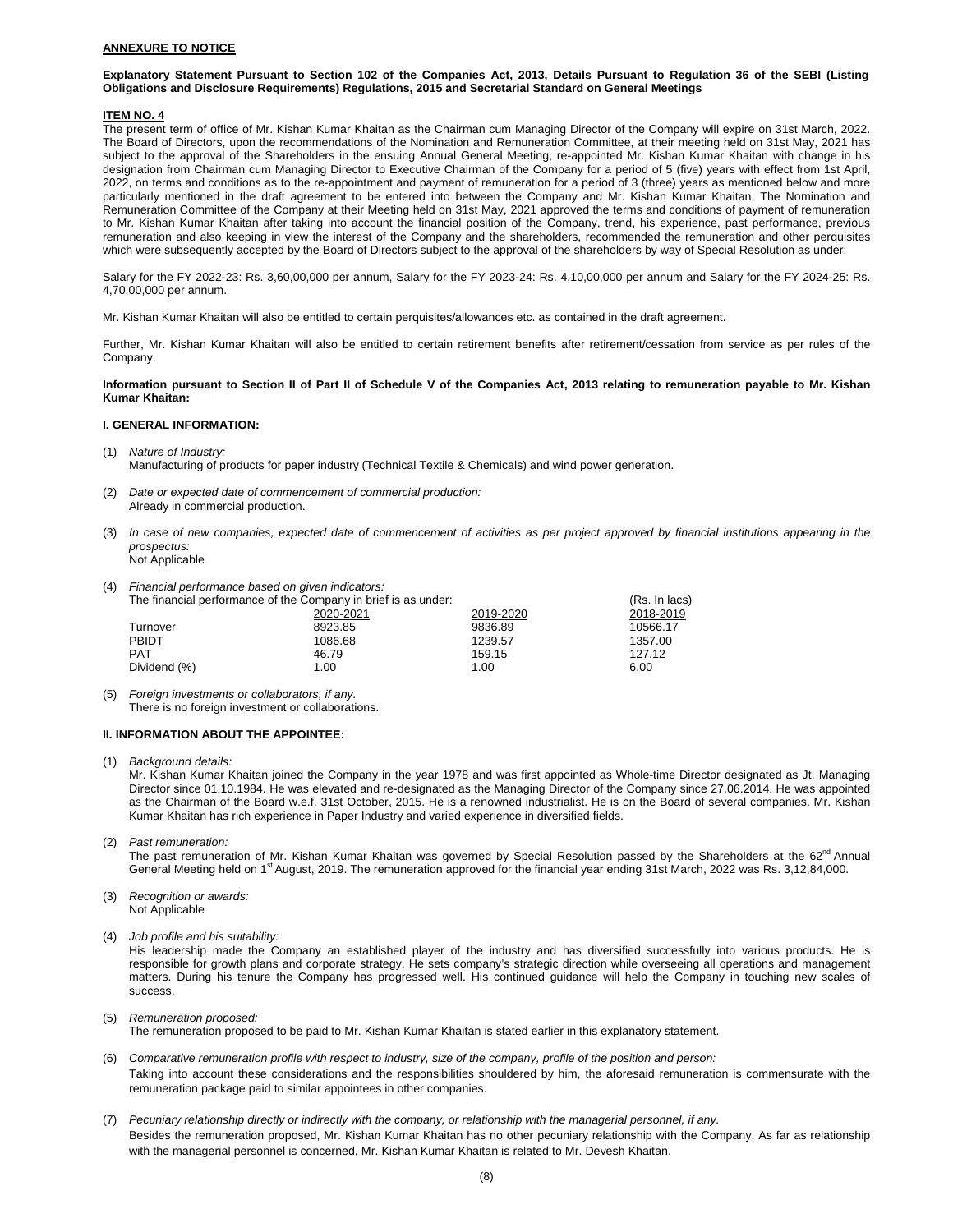## **III. OTHER INFORMATION:**

(1) *Reasons of loss or inadequate profits:* 

The Company is a profit making and dividend paying company. Only for the purpose of payment of Managerial Remuneration, the Company had inadequate profits, which was due to the nature of business environment it works in.

- (2) *Steps taken or proposed to be taken for improvement:* Continued efforts on technology up-gradation, R & D activities as well as completion of modernization and expansion projects will result into overall improvement in the coming years.
- (3) *Expected increase in productivity and profits in measurable terms:* After the completion of modernization and expansion projects and the improvement in economic scenario, company expects improved performance in the coming years. However profit will increase only on absorption of higher interest and depreciation in coming period.

## **IV. DISCLOSURES:**

The remuneration package along with the corresponding details payable to Mr. Kishan Kumar Khaitan has already been mentioned earlier. The Report on Corporate Governance in the Annual Report indicates the remuneration paid to the managerial personnel as well as to all other Directors. There is no severance fee or stock option available to him. The respective tenure of Mr. Kishan Kumar Khaitan is governed by the agreement.

This resolution is being proposed as a Special Resolution in view of the relevant provisions of Schedule V to the Companies Act, 2013 and Regulation 17(6)(e) of the SEBI (Listing Obligations and Disclosure Requirements) Regulations, 2015 requiring a special resolution for payment of remuneration as minimum remuneration, which is exceeding the limits specified under the said provisions.

Your directors consider Mr. Kishan Kumar Khaitan's experience and expertise of great value to the Company and commend the special resolution for approval. He does not hold directorship in any other listed entities and the membership of Committees of the Board is given in the Corporate Governance Report.

Members are requested to treat the same as abstract of the terms of remuneration under Section 190 of the Companies Act, 2013. Except Mr. Kishan Kumar Khaitan and Mr. Devesh Khaitan, no other Director, Managers, Key Managerial Personnel and their respective relatives are interested, either financially or otherwise, in passing of the above Resolution.

#### **ITEM NO. 5**

The present term of office of Mr. Mahendra Khaitan as Managing Director of the Company will expire on 31st March, 2022. The Board of Directors, upon the recommendations of the Nomination and Remuneration Committee, at their meeting held on 31st May, 2021 has subject to the approval of the Shareholders in the ensuing Annual General Meeting re-appointed Mr. Mahendra Khaitan as Managing Director of the Company for a further period of 5 (five) years with effect from 1st April, 2022, on terms and conditions as to the re-appointment and payment of remuneration for a period of 3 (three) years as mentioned below and more particularly mentioned in the draft agreement to be entered into between the Company and Mr. Mahendra Khaitan. The Nomination and Remuneration Committee of the Company at their Meeting held on 31st May, 2021 approved the terms and conditions of payment of remuneration to Mr. Mahendra Khaitan after taking into account the financial position of the Company, trend, his experience, past performance, previous remuneration and also keeping in view the interest of the Company and the shareholders, recommended remuneration and other perquisites which was subsequently accepted by the Board of Directors subject to the approval of the shareholders by way of Special Resolution as under:

Salary for the FY 2022-23: Rs. 3,60,00,000 per annum, Salary for the FY 2023-24: Rs. 4,10,00,000 per annum and Salary for the FY 2024-25: Rs. 4,70,00,000 per annum.

Mr. Mahendra Khaitan will also be entitled to certain perquisites/ allowances etc. as contained in the draft agreement.

Further, Mr. Mahendra Khaitan will also be entitled to certain retirement benefits after retirement/cessation of service as per rules of the Company.

**Information pursuant to Section II of Part II of Schedule V of the Companies Act, 2013 relating to remuneration payable to Mr. Mahendra Khaitan:** 

## **I. GENERAL INFORMATION:**

- (1) *Nature of Industry:* Manufacturing of products for paper industry (Technical Textile & Chemicals) and wind power generation.
- (2) *Date or expected date of commencement of commercial production:* Already in commercial production.
- (3) *In case of new companies, expected date of commencement of activities as per project approved by financial institutions appearing in the prospectus:*  Not Applicable
- (4) *Financial performance based on given indicators:*

|              | The financial performance of the Company in brief is as under: |           |           |  |
|--------------|----------------------------------------------------------------|-----------|-----------|--|
|              | 2020-2021                                                      | 2019-2020 | 2018-2019 |  |
| Turnover     | 8923.85                                                        | 9836.89   | 10566.17  |  |
| PBIDT        | 1086.68                                                        | 1239.57   | 1357.00   |  |
| <b>PAT</b>   | 46.79                                                          | 159.15    | 127.12    |  |
| Dividend (%) | 1.00                                                           | 1.00      | 6.00      |  |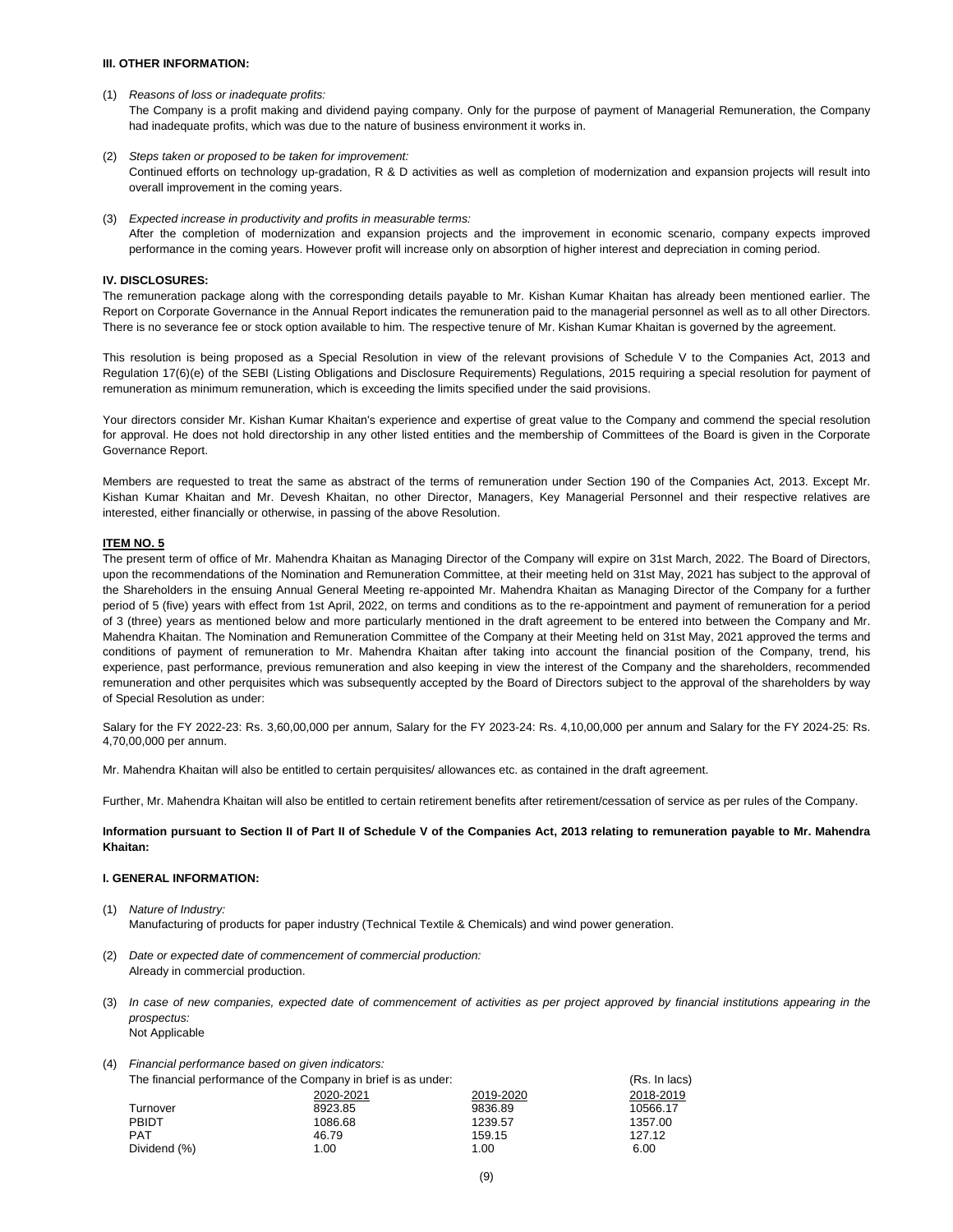#### (5) *Foreign investments or collaborators, if any.* There is no foreign investment or collaborations.

# **II. INFORMATION ABOUT THE APPOINTEE:**

(1) *Background details:*

Mr. Mahendra Khaitan joined the Company in the year 1989 and was first appointed as whole-time director designated as Executive Director in the year 1989. He was elevated and re-designated as the Jt. Managing Director of the Company on 27.06.2014. He was appointed as the Managing director of the Company w.e.f. 25.05.2016. He is a renowned industrialist. He is on the Board of several companies. Mr. Mahendra Khaitan has rich experience in Paper Industry and varied experience in diversified fields.

(2) *Past remuneration:*

The past remuneration of Mr. Mahendra Khaitan was governed by Special Resolution passed by the Shareholders at the 62<sup>nd</sup> Annual General Meeting held on 1<sup>st</sup> August, 2019. The remuneration approved for the financial year ending 31st March, 2022 was Rs. 3,12,07,000.

- (3) *Recognition or awards:*  Not Applicable
- (4) *Job profile and his suitability:*

He is responsible for policy decisions and day to day activities of the Company. He sets company's policy direction while overseeing all operations and management matters. During his tenure, the Company has progressed well. His continued guidance will help the Company in touching new scales of success.

- (5) *Remuneration proposed:* The remuneration proposed to be paid to Mr. Mahendra Khaitan is stated earlier in this explanatory Statement
- (6) *Comparative remuneration profile with respect to industry, size of the company, profile of the position and person:*  Taking into account these considerations and the responsibilities shouldered by him, the aforesaid remuneration is commensurate with the remuneration package paid to similar appointees in other companies.
- (7) *Pecuniary relationship directly or indirectly with the company, or relationship with the managerial personnel, if any.* Besides the remuneration proposed, Mr. Mahendra Khaitan has no other pecuniary relationship with the Company except that Mr. Mahendra Khaitan is related to Ms. Pranika Khaitan Rawat who is a Non-Executive, Non- Independent Director of the Company.

## **III. OTHER INFORMATION:**

- (1) *Reasons of loss or inadequate profits:* The Company is a profit making and dividend paying company. Only for the purpose of payment of Managerial Remuneration, the Company had inadequate profits, which was due to the nature of business environment it works in.
- (2) *Steps taken or proposed to be taken for improvement:* Continued efforts on technology up-gradation, R & D activities as well as completion of modernization and expansion projects will result into overall improvement in the coming years.
- (3) *Expected increase in productivity and profits in measurable terms:* After the completion of modernization and expansion projects and the improvement in economic scenario, company expects improved performance in the coming years. However profit will increase only on absorption of higher interest and depreciation in coming period.

# **IV. DISCLOSURES:**

The remuneration package along with the corresponding details payable to Mr. Mahendra Khaitan has already been mentioned earlier. The Report on Corporate Governance in the Annual Report indicates the remuneration paid to the managerial personnel as well as to all other Directors. There is no severance fee or stock option available to him. The respective tenure of Mr. Mahendra Khaitan is governed by the agreement.

This resolution is being proposed as a Special Resolution in view of the relevant provisions of Schedule V to the Companies Act, 2013 and Regulation 17(6)(e) of the SEBI (Listing Obligations and Disclosure Requirements) Regulations, 2015 requiring a special resolution for payment of remuneration as minimum remuneration, which is exceeding the limits specified under the said provisions.

Your directors consider Mr. Mahendra Khaitan's experience and expertise of great value to the Company and commend the special resolution for approval. He does not hold directorship in any other listed entities and the membership of Committees of the Board is given in the Corporate Governance Report.

Members are requested to treat the same as abstract of the terms of remuneration under Section 190 of the Companies Act, 2013. Except Mr. Mahendra Khaitan and Ms. Pranika Khaitan Rawat, no other Director, Managers, Key Managerial Personnel and their respective relatives are interested, either financially or otherwise, in passing of the above Resolution.

## **ITEM NO. 6**

The present term of office of Mr. Devesh Khaitan as an Executive Director of the Company will expire on 31st March, 2022. The Board of Directors, upon the recommendations of the Nomination and Remuneration Committee, at their meeting held on 31st May, 2021 has subject to the approval of the Shareholders in the ensuing Annual General Meeting re-appointed Mr. Devesh Khaitan with change in his designation from Executive Director to Joint Managing Director of the Company for a period of 5 (five) years with effect from 1st April, 2022, on terms and conditions as to the reappointment and payment of remuneration for a period of 3 (three) years as mentioned below and more particularly mentioned in the draft agreement to be entered into between the Company and Mr. Devesh Khaitan. The Nomination and Remuneration Committee of the Company at their Meeting held on 31st May, 2021 approved the terms and conditions of payment of remuneration to Mr. Devesh Khaitan after taking into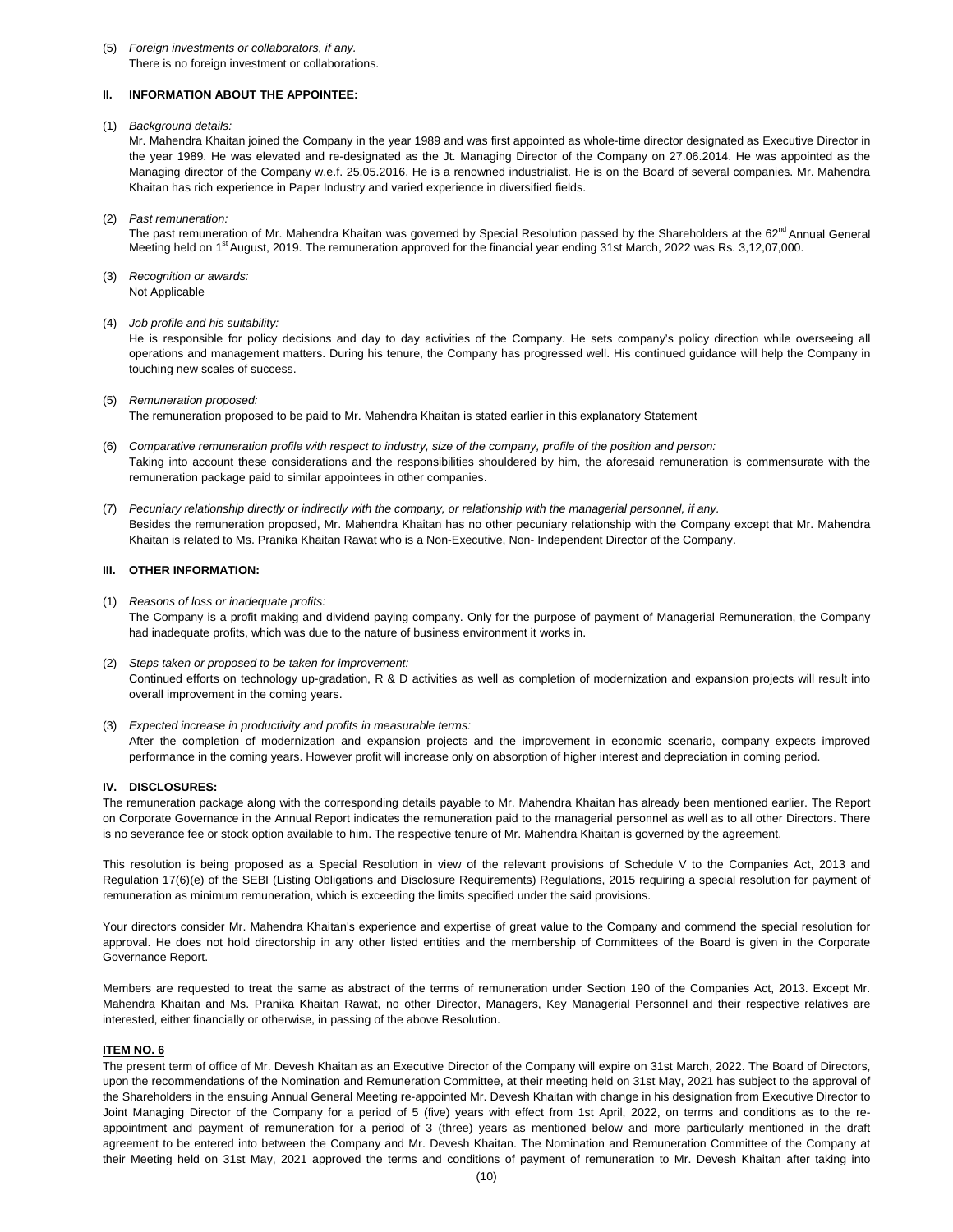account the financial position of the Company, trend, his experience, past performance, previous remuneration and also keeping in view the interest of the Company and the shareholders, recommended remuneration and other perquisites which was subsequently accepted by the Board of Directors subject to the approval of the shareholders by way of Special Resolution as under:

Salary for the FY 2022-23: Rs. 3,40,00,000 per annum, Salary for the FY 2023-24: Rs. 3,90,00,000 per annum and Salary for the FY 2024-25: Rs. 4,50,00,000 per annum.

Mr. Devesh Khaitan will also be entitled to certain perquisites/ allowances etc. as contained in the draft agreement.

Further, Mr. Devesh Khaitan will also be entitled to certain retirement benefits after retirement/cessation of service as per rules of the Company.

## **Information pursuant to Section II of Part II of Schedule V of the Companies Act, 2013 relating to remuneration payable to Mr. Devesh Khaitan:**

#### **I. GENERAL INFORMATION:**

- (1) *Nature of Industry:* Manufacturing of products for paper industry (Technical Textile & Chemicals) and wind power generation.
- (2) *Date or expected date of commencement of commercial production:*  Already in commercial production.
- (3) *In case of new companies, expected date of commencement of activities as per project approved by financial institutions appearing in the prospectus:*  Not Applicable
- (4) *Financial performance based on given indicators:*

The financial performance of the Company in brief is as under: (Rs. In lacs) (Rs. In lacs) 2020-2021 2019-2020 2018-2019 Turnover 8923.85 9836.89 10566.17 PBIDT 1086.68 1086.68 1239.57 1357.00 PAT 127.12 Dividend (%) 1.00 1.00 6.00

(5) *Foreign investments or collaborators, if any.* There is no foreign investment or collaborations.

#### **II. INFORMATION ABOUT THE APPOINTEE:**

(1) *Background details:*

Mr. Devesh Khaitan joined the Company in the year 2009 and was first appointed as Business Executive then promoted as Deputy Chief Operating Officer in the year 2009 itself. He was continuing at that position since 17.03.2009. He was appointed and designated as the Executive Director of the Company since 27.06.2014. He is a renowned industrialist. He is on the Board of several companies. Mr. Devesh Khaitan has rich experience in Paper Industry and varied experience in diversified fields.

(2) *Past remuneration:*

The past remuneration of Mr. Devesh Khaitan was governed by Special Resolution passed by the Shareholders at the 62<sup>nd</sup> Annual General Meeting held on 1<sup>st</sup> August, 2019. The remuneration approved for the financial year ending 31st March, 2022 was Rs. 2,93,83,000.

- (3) *Recognition or awards:*  Not Applicable
- *(4) Job profile and his suitability:*

Mr. Devesh Khaitan is responsible for policy implementation and management of various functions. He sets company's management directions while overseeing all operations and management matters. During his tenure, the Company has progressed well. His continued guidance will help the Company in touching new scales of success.

(5) *Remuneration proposed:*

The remuneration proposed to be paid to Mr. Devesh Khaitan is stated earlier in this explanatory Statement

- (6) *Comparative remuneration profile with respect to industry, size of the company, profile of the position and person:* Taking into account these considerations and the responsibilities shouldered by him, the aforesaid remuneration is commensurate with the remuneration package paid to similar appointees in other companies.
- (7) *Pecuniary relationship directly or indirectly with the company, or relationship with the managerial personnel, if any.*  Besides the remuneration proposed, Mr. Devesh Khaitan has no other pecuniary relationship with the Company. As far as relationship with the managerial personnel is concerned, Mr. Devesh Khaitan is related to Mr. Kishan Kumar Khaitan.

#### **III. OTHER INFORMATION:**

- (1) *Reasons of loss or inadequate profits:* 
	- The Company is a profit making and dividend paying company. Only for the purpose of payment of Managerial Remuneration, the Company had inadequate profits, which was due to the nature of business environment it works in.